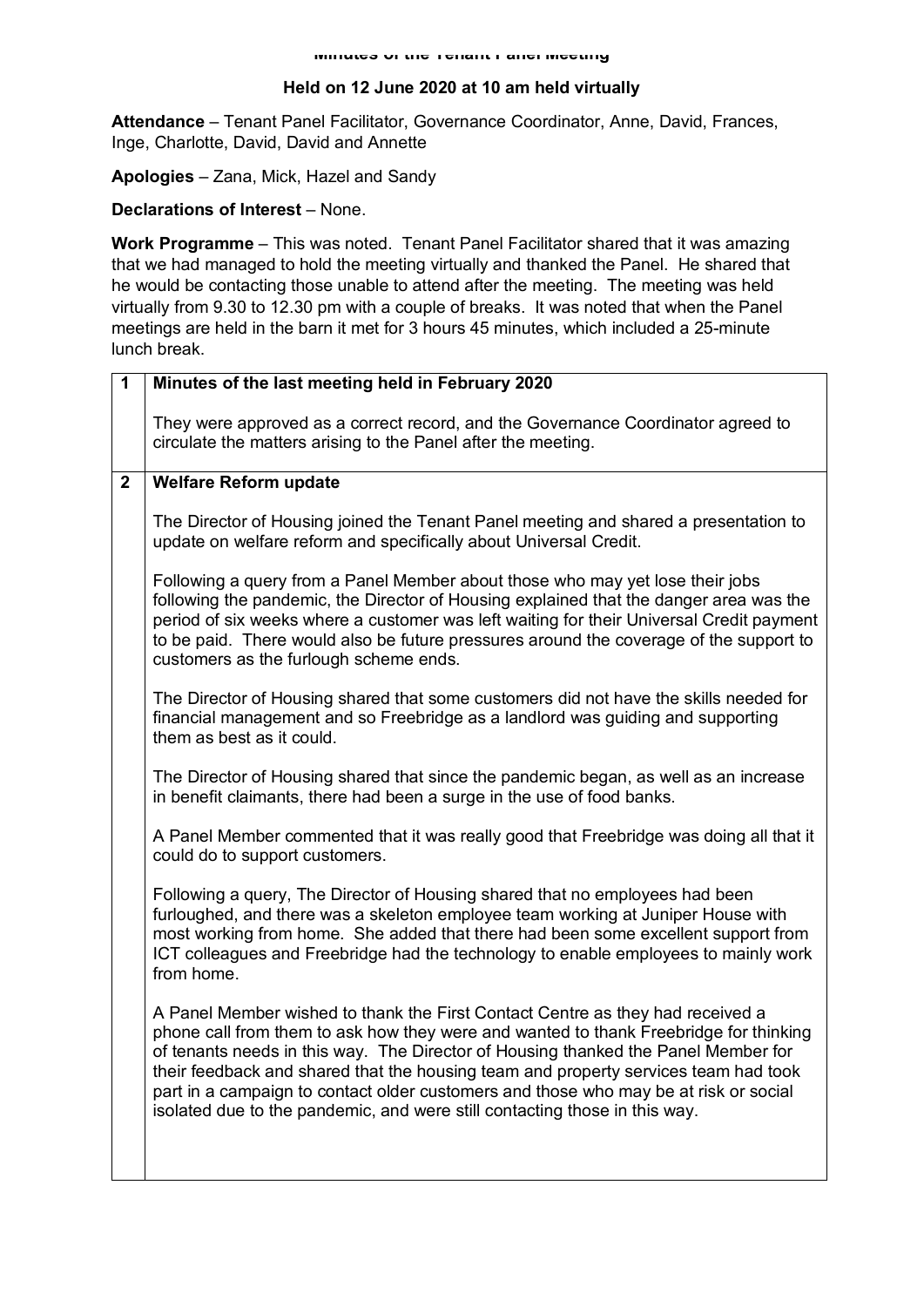| $\mathbf{3}$            | Development Slot - Neighbourhood and Community Standard                                                                                                                                                                                                                                                                                                                                                                                                                                                                                                       |
|-------------------------|---------------------------------------------------------------------------------------------------------------------------------------------------------------------------------------------------------------------------------------------------------------------------------------------------------------------------------------------------------------------------------------------------------------------------------------------------------------------------------------------------------------------------------------------------------------|
|                         | The Regulator of Social Housing's Neighbourhood and Community Standard had been<br>circulated with the agenda as part of a development slot where the Director of Housing<br>was available for any queries. The Director of Housing highlighted that this standard<br>focused on how Freebridge upkeep neighbourhoods and how it keeps communities<br>safe in relation to repairs.                                                                                                                                                                            |
|                         | The Tenant Panel Facilitator thanked the Director of Housing for attending and she left<br>the meeting.                                                                                                                                                                                                                                                                                                                                                                                                                                                       |
| $\overline{\mathbf{4}}$ | Quarterly Update from the Board with Jo Barrett                                                                                                                                                                                                                                                                                                                                                                                                                                                                                                               |
|                         | Jo shared that she may have not met all Panel Members to date, and in the fullness of<br>time will be great to meet in person. She shared that she was a fairly new member on<br>the Board and had been so for around 18 months. The last 20 years she had worked in<br>local authorities around housing related areas. She also worked as a consultant,<br>relocated to Norfolk, and currently worked for another housing association in policy.                                                                                                             |
|                         | She shared that she wished to share information around key messages. Jo shared that<br>in regard to the pandemic the Board's approach had been to protect customers,<br>employees and support communities as we moved through it. Repairs had moved to<br>emergency and external works only, but as we move forward there will be steps to<br>remove that, but in consultation with customers individually. There was quite a detailed<br>plan on how Freebridge support employees and get the business back up on running<br>based on government guidelines. |
|                         | The Director of Housing, the Chief Executive, and the wider team have hugely<br>impressed the Board during the start of the emergence of the pandemic, and the<br>employee's work in order to keep the business going. These thanks had been passed<br>onto employees for their efforts.                                                                                                                                                                                                                                                                      |
|                         | Jo shared that Management Team shared weekly reports with the Board and it was<br>likely to be on the agenda for some time yet.                                                                                                                                                                                                                                                                                                                                                                                                                               |
|                         | Jo shared that the Repairs performance needed improvement and actions needed to be<br>taken to ensure the backlog was cleared. She added that the period of employees<br>working from home had enabled further clearance within the system's data, but we<br>needed to further work through this.                                                                                                                                                                                                                                                             |
|                         | Jo wished to share an update in regard to Hillington Square that consultation was taking<br>place on a demolition and rebuild scheme and the business plan was being revised to<br>build this aspect in.                                                                                                                                                                                                                                                                                                                                                      |
|                         | The Tenant Panel Facilitator thanked Jo for the summary and collected queries from the<br>Panel.                                                                                                                                                                                                                                                                                                                                                                                                                                                              |
|                         | The Tenant Panel Facilitator thanked Jo for her attendance and what was shared. Jo<br>shared thanks to the Tenant Panel for their ongoing work and the value of it for the<br>organisation.                                                                                                                                                                                                                                                                                                                                                                   |
|                         | The Tenant Panel thanked Jo for their attendance and she left the meeting.                                                                                                                                                                                                                                                                                                                                                                                                                                                                                    |
| 5                       | Meeting - how did it go                                                                                                                                                                                                                                                                                                                                                                                                                                                                                                                                       |
|                         | An amazing learning curve, and would like to do it again virtually.                                                                                                                                                                                                                                                                                                                                                                                                                                                                                           |